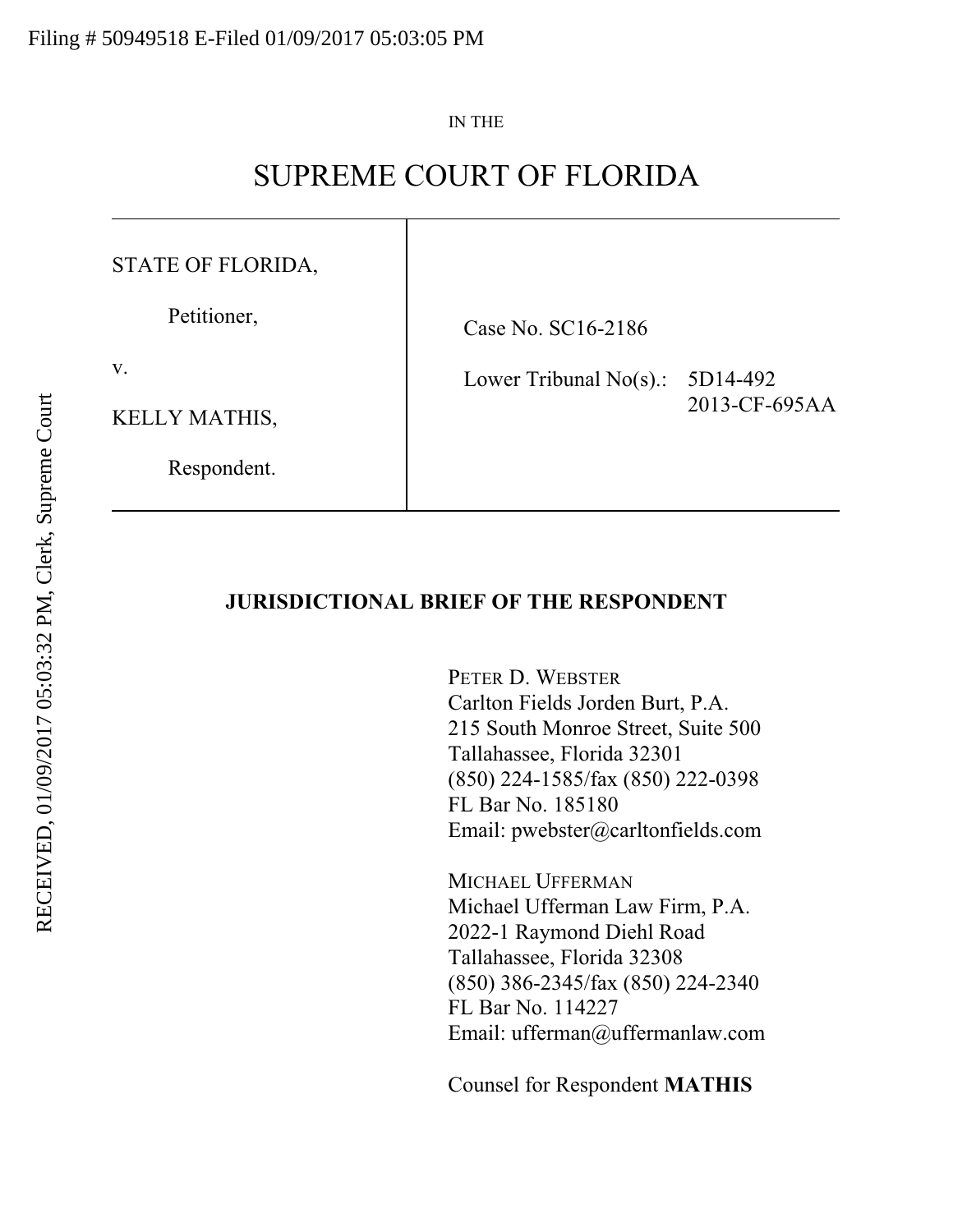## **A. TABLE OF CONTENTS**

| A.        |    |                                                                                                                                                                                                                                    |  |
|-----------|----|------------------------------------------------------------------------------------------------------------------------------------------------------------------------------------------------------------------------------------|--|
| <b>B.</b> |    |                                                                                                                                                                                                                                    |  |
|           | 1. |                                                                                                                                                                                                                                    |  |
|           | 2. |                                                                                                                                                                                                                                    |  |
|           | 3. |                                                                                                                                                                                                                                    |  |
| $C$ .     |    |                                                                                                                                                                                                                                    |  |
| D.        |    |                                                                                                                                                                                                                                    |  |
| E.        |    |                                                                                                                                                                                                                                    |  |
|           |    | The decision below does not expressly and directly conflict with this<br>Court's decisions in <i>State v. Giorgetti</i> , 868 So. 2d 512 (Fla. 2004), or<br>Bowden v. State, 402 So. 2d 1173 (Fla. 1981), or the Second District's |  |
| F.        |    |                                                                                                                                                                                                                                    |  |
| G.        |    |                                                                                                                                                                                                                                    |  |
| H.        |    |                                                                                                                                                                                                                                    |  |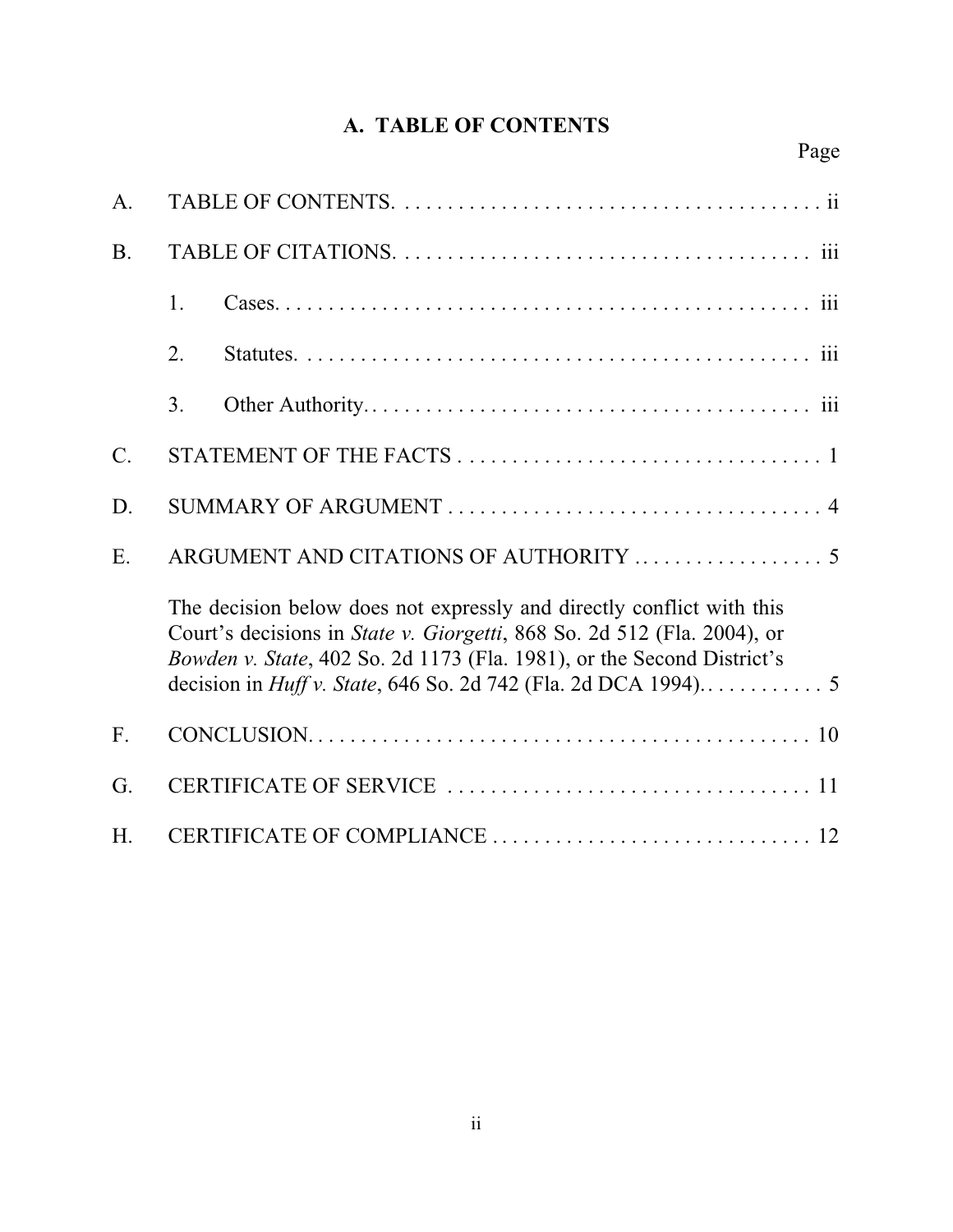## **B. TABLE OF CITATIONS**

| Page<br>1.<br>Cases                                                                |
|------------------------------------------------------------------------------------|
|                                                                                    |
|                                                                                    |
|                                                                                    |
|                                                                                    |
| <i>Huff v. State</i> , 646 So. 2d 742 (Fla. 2d DCA 1994). 4-5, 7-10                |
| <i>Mathis v. State</i> , 41 Fla. L. Weekly D2333 (Fla. 5th DCA Oct. 14, 2016). 1-7 |
|                                                                                    |
|                                                                                    |
|                                                                                    |
|                                                                                    |
|                                                                                    |
|                                                                                    |

## **2. Statutes**

## **3. Other Authority**

| Harry Lee Anstead, Gerald Kogan, Thomas D. Hall & Robert Craig Waters, |  |
|------------------------------------------------------------------------|--|
| The Operation and Jurisdiction of the Supreme Court of Florida,        |  |
|                                                                        |  |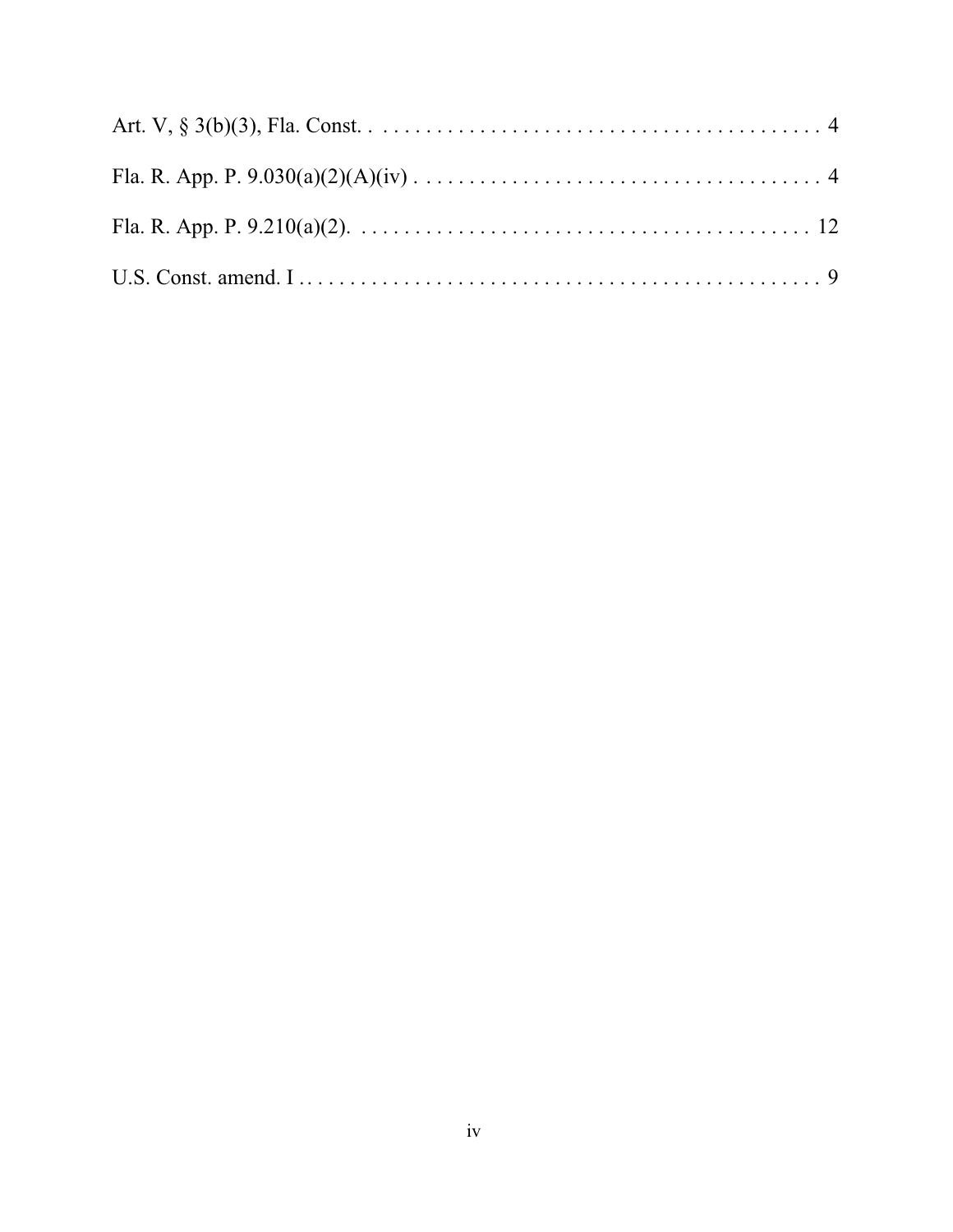#### **C. STATEMENT OF THE FACTS.**

In its jurisdictional brief, the State makes the following assertion that does *not* appear within the "four corners"<sup>1</sup> of the decision below: "However, between 2007 and 2014, Respondent took on a more expanded and involved role in the operation of the individual internet cafes across the State." State's Jurisdictional Brief at 2. The Fifth District Court of Appeal actually stated the following regarding Mr. Mathis' role in this case: "Appellant dealt with Allied Veterans solely in the scope of an attorney-client relationship." *Mathis v. State*, 41 Fla. L. Weekly D2333, D2333 (Fla. 5th DCA Oct. 14, 2016). The State's jurisdictional brief also omits the following relevant facts contained within the four corners of the decision below:

Before trial, Appellant requested that the trial court take judicial notice of evidence supporting his theory of the defense, including: (1) ordinances regulating internet cafes in Jacksonville, Clay County, Leon County, Seminole County, St. Johns County, Volusia County, and Wakulla County; (2) a circuit court order upholding the Jacksonville ordinance; and (3) various Florida House of Representatives staff analyses and proposed bills regulating internet cafes. In response, the State filed two motions in limine to prevent Appellant from both referencing any ordinances and raising an "advice of counsel" defense at trial.

The trial court considered the notice requests and motions in limine at a hearing in August 2013. The State argued that Appellant improperly wished to raise an "advice of counsel" defense and requested

<sup>&</sup>lt;sup>1</sup> In *Reaves v. State*, 485 So. 2d 829, 830 (Fla. 1986), the Court explained that "[c]onflict between decisions must be express and direct, i.e., *it must appear within the four corners of the majority decision*." (Emphasis added).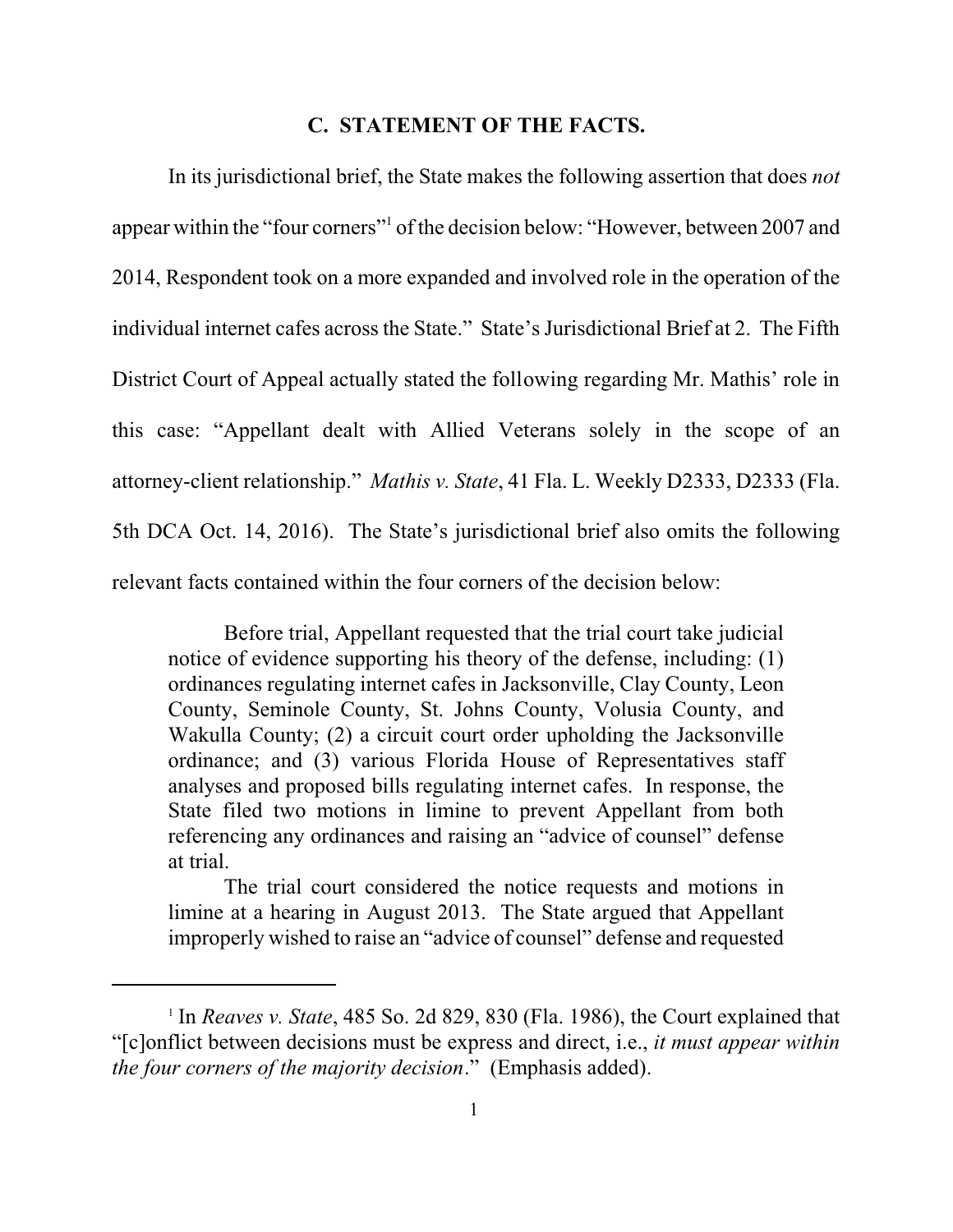that the trial court compel Appellant to provide the names of all attorneys with whom he discussed the legality of the internet cafes. Defense counsel disagreed with the State's framing of the issue, explaining that Appellant did not rely on advice of retained counsel, but rather that his research and meetings with government officials led himto advise Allied Veterans that internet cafes were legal. The trial court found the State's argument compelling, reasoning that the State was not charging Appellant as an attorney, only as an ordinary member of the organization. The trial court expressed its understanding of the issue in the following statement:

I think you're elevating Mr. Mathis much higher than the state intends to do it. I think they're putting him down on the same common level as everybody else for the most part.

. . . .

It's a slot machine, lottery, RICO case with everybody involved. And if the State decides that they are going to single him out as the attorney, which necessitates you having to bring in these other attorneys for some reason, I'll be very careful to hear what they have to say as far as that's concerned, but otherwise to me . . . it's a simple trial with a bunch of defendants here going on.

And the fact that you are concerned or for some reason you think they're focusing on him as the attorney to where you need to bring other attorneys to give their interpretation of the law, I just don't see that, really.

After the hearing, the trial court entered an order granting the State's motion in limine regarding the "advice of counsel" defense, prohibiting Appellant from introducing any "communication between [him] and any other attorney" regarding the legality of the Allied Veterans' business model. The trial court granted the State's remaining motion in limine, prohibiting Appellant from "present[ing] evidence and testimony relating to county and municipal ordinances, as such evidence is irrelevant to the issue of whether he acted in violation of State statutes."

Appellant's trial commenced on September 16, 2013, and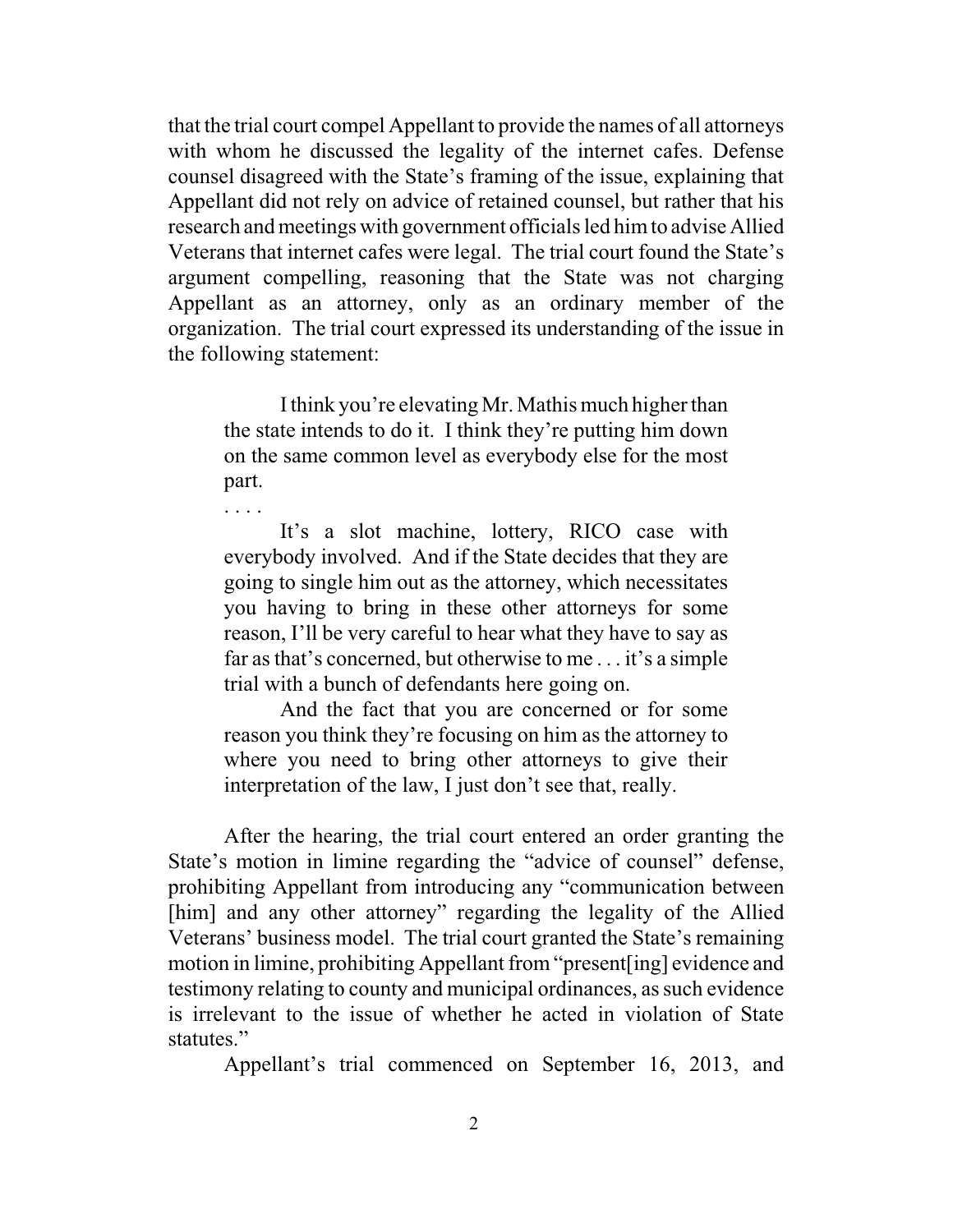concluded on October 11, 2013. The State contradicted its pre-trial assertion that it would not focus on Appellant's capacity as an attorney, as demonstrated by the prosecutor's remarks during opening statement:

[W]ith Kelly Mathis – it's about gambling. That's what the charges are. Let's be clear. But it's about Kelly Mathis gaming the system. He's a lawyer and he gamed the legal system.

. . . .

. . . .

You see, one of the other reasons we know that Kelly Mathis is gaming the system is that you're going to learn that . . . a couple of attorney generals from the State of Florida had issued opinions on similar types of sweepstakes . . . and said they're illegal.

You're going to learn that one attorney general . . . wrote a letter to Mr. Mathis about it . . . saying it was illegal. But the games continued.

[Y]ou're going to hear people say that if he had said, hey, this is a real risk or this is illegal, like the attorney general opinion said, they wouldn't have done it. He gamed the system.

Throughout the trial, the State elicited witness testimony focusing on the soundness of Appellant's legal conclusions. Yet, the trial court prohibited Appellant from presenting any testimony to rebut the prosecutor's theme, including the local ordinances that specifically permitted the operation of internet cafes.

The State persisted in its assertion that Appellant knowingly provided false legal advice during closing argument and rebuttal:

I'll submit to you that the Defendant was quite well aware of what he was doing when he was going out talking to everybody.

[T]he Defendant, in explaining the Allied Veterans locations, was very aware of what the law is. He was very aware of what the law is. Because the manner in which he described what was happening at the Allied Veterans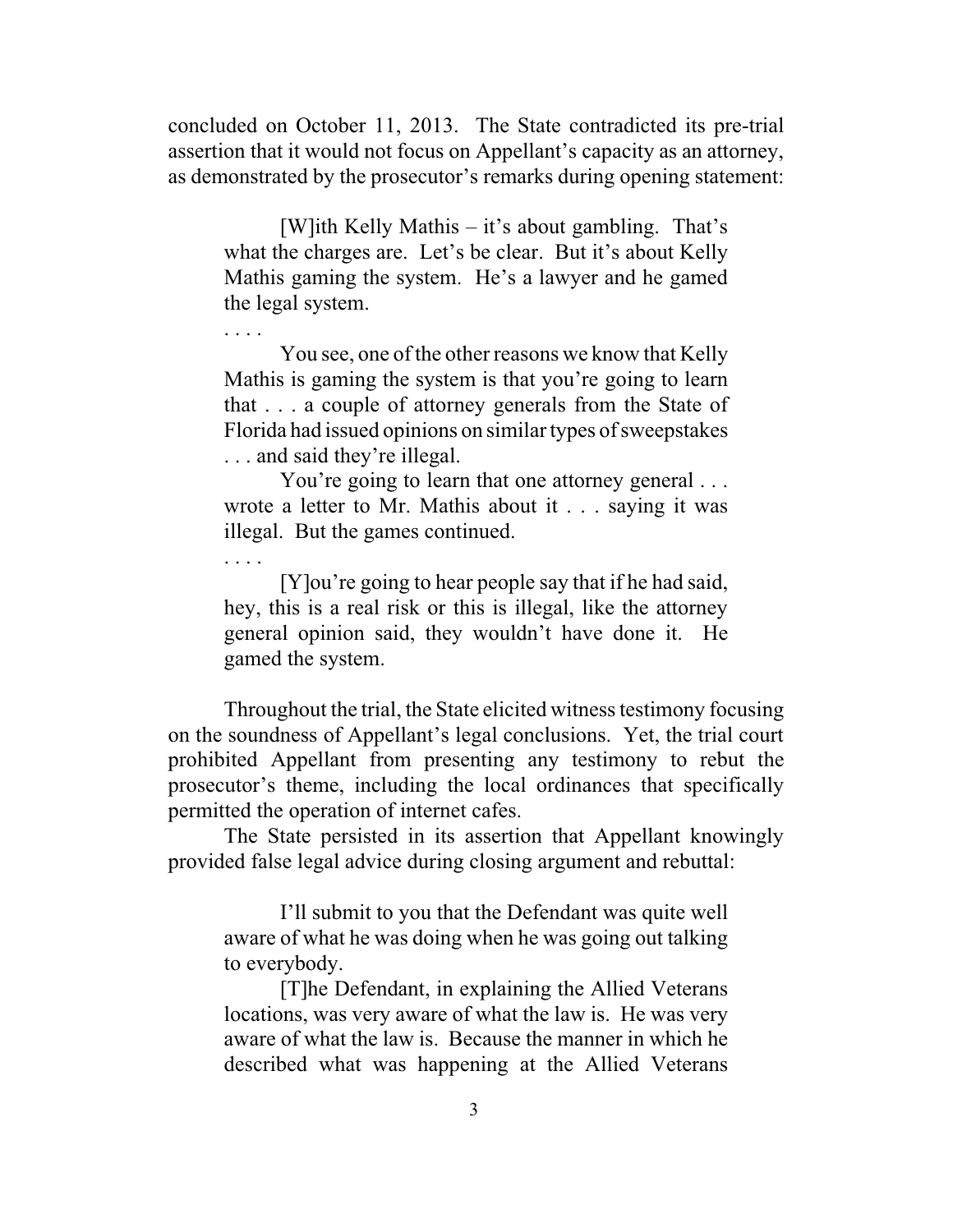locations was a misrepresentation.

. . . . But why are we here on Kelly Mathis? Because of the way he gamed the law, the way he chose to practice law, to mislead, to deceive.

They tell you he had a love of the law. You know a love of the law would involve respect. It wouldn't be to come in here and try to manipulate it to make it work so that you can bill millions. That's not a love of the law.

This case is about gambling. But in reality, it's about complete disrespect, a disregard, and misrepresentation and manipulation of the law.

Four times I heard during the course of this, he was just a lawyer. He was only a lawyer . . . If anybody out of the fifty-seven defendants that were involved in this, if anybody knew better about what the law said, it was him.

You know, it's not only – it's aggravated because he was a lawyer and he knew better.

*Id.* at D2333-34 (alterations in original).

. . . .

. . . .

. . . .

. . . .

#### **D. SUMMARY OF ARGUMENT.**

The decision below does not expressly and directly conflict with this Court's decisions in *State v. Giorgetti*, 868 So. 2d 512 (Fla. 2004), or *Bowden v. State*, 402 So. 2d 1173 (Fla. 1981), or the Second District's decision in *Huff v. State*, 646 So. 2d 742 (Fla. 2d DCA 1994). *See* art. V, § 3(b)(3), Fla. Const.; Fla. R. App. P.  $9.030(a)(2)(A)(iv)$ . Accordingly, the Court should deny the petition for review.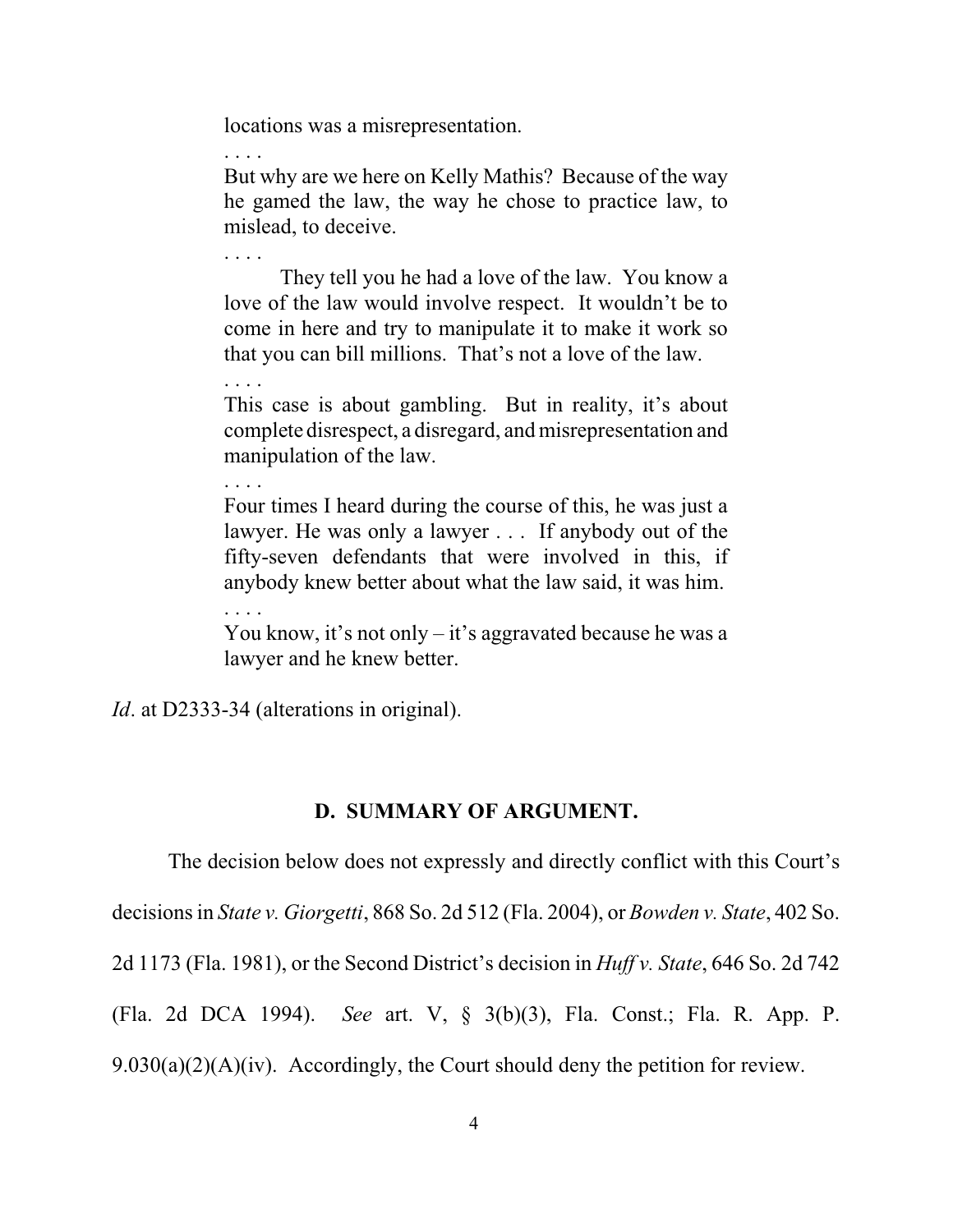#### **E. ARGUMENT AND CITATIONS OF AUTHORITY.**

**The decision below does not expressly and directly conflict with this Court's decisions in** *State v. Giorgetti***, 868 So. 2d 512 (Fla. 2004), or** *Bowden v. State***, 402 So. 2d 1173 (Fla. 1981), or the Second District's decision in** *Huff v. State***, 646 So. 2d 742 (Fla. 2d DCA 1994).** 

The *sole argument* for conflict jurisdiction set forth in the State's jurisdictional

brief is as follows:

The Fifth District Court of Appeal's decision in this case conflicts with this Court's decisions in *Giorgetti* and *Bowden*, as well as the decision of the Second District Court of Appeal in *Huff because each of these cases recognized the correct rule of law that the Legislature has the power to eliminate scienter requirements from a statute* . . . .

State's Jurisdictional Brief at 6 (emphasis added). Contrary to the State's argument,

the decision below does *not* conflict with this Court's decisions in *State v. Giorgetti*,

868 So. 2d 512 (Fla. 2004), or *Bowden v. State*, 402 So. 2d 1173 (Fla. 1981), or the

Second District's decision in *Huff v. State*, 646 So. 2d 742 (Fla. 2d DCA 1994), on the

point of law cited by the State. In fact, in the decision below, the Fifth District

expressly acknowledged that the Legislature has the power to eliminate scienter

requirements from a statute:

"The Legislature is vested with the authority to define the elements of a crime, and therefore 'determining whether scienter is an essential element of a statutory crime is a question of legislative intent.'" *Reynolds v. State*, 842 So. 2d 46, 49 (Fla. 2002) (quoting *Chicone v. State*, 684 So. 2d 736, 741 (Fla. 1996)).

*Mathis*, 41 Fla. L. Weekly at D2334. As the court correctly recognized, however, the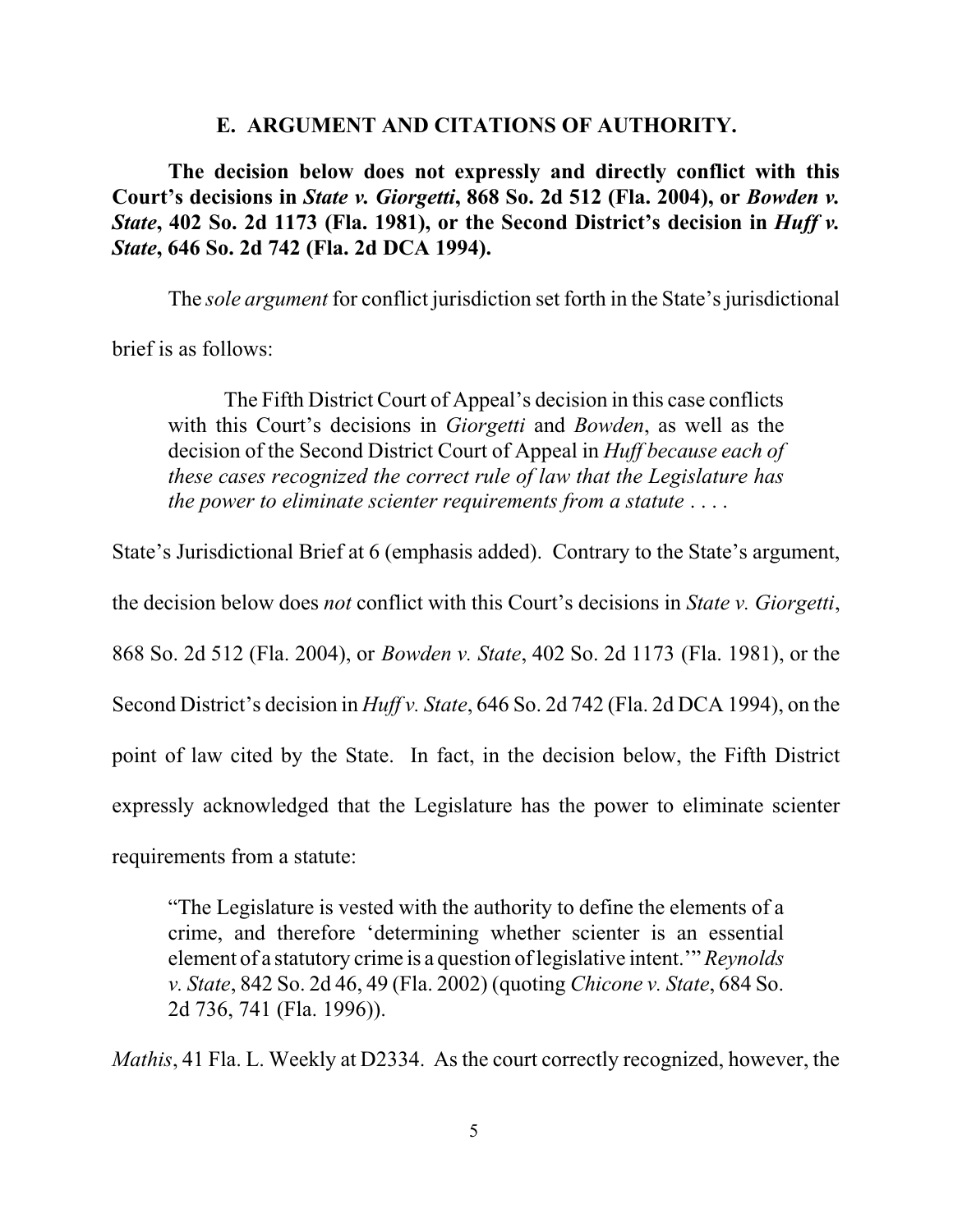pertinent question was not whether the Legislature had the power to eliminate scienter, but *whether it intended to do so in the RICO statute.* 

To answer that question, the Fifth District relied on *Giorgetti*, where this Court explained it "will ordinarily presume that the Legislature intends statutes defining a criminal violation to contain a knowledge requirement absent an express indication of a contrary intent." *Giorgetti,* 868 So. 2d at 516. *Mathis*, 41 Fla. L. Weekly at D2334 ("In other words, the Court has virtually created a presumption in favor of a guilty knowledge element absent an express provision to the contrary.' . . . In determining the Legislature's intent, we look first to the statute's plain language.") (quoting and citing *Giorgetti*, 868 So. 2d at 515). After looking at the plain language of the subsections of the RICO statute that were charged in this case, the Fifth District determined that the "language does not express the Legislature's intent to dispense with a mens rea requirement." *Id.*

Finally, the Fifth District cited both *Giorgetti* and *Bowden* for its conclusion that it should interpret the RICO statute in a manner that comports with due process by presuming the Legislature intended to include a mens rea requirement:

Accordingly, we interpret the statute in a manner that comports with due process by "ascrib[ing] the Legislature with having intended to include such a requirement." *See Giorgetti*, 868 So. 2d at 518. We find support in our supreme court's decision in *Bowden v. State*, where it rejected the argument that the statute "is facially unconstitutional because it imposes strict liability without requiring criminal intent or knowledge, and because its sanctions are predicated upon . . . presumptively protected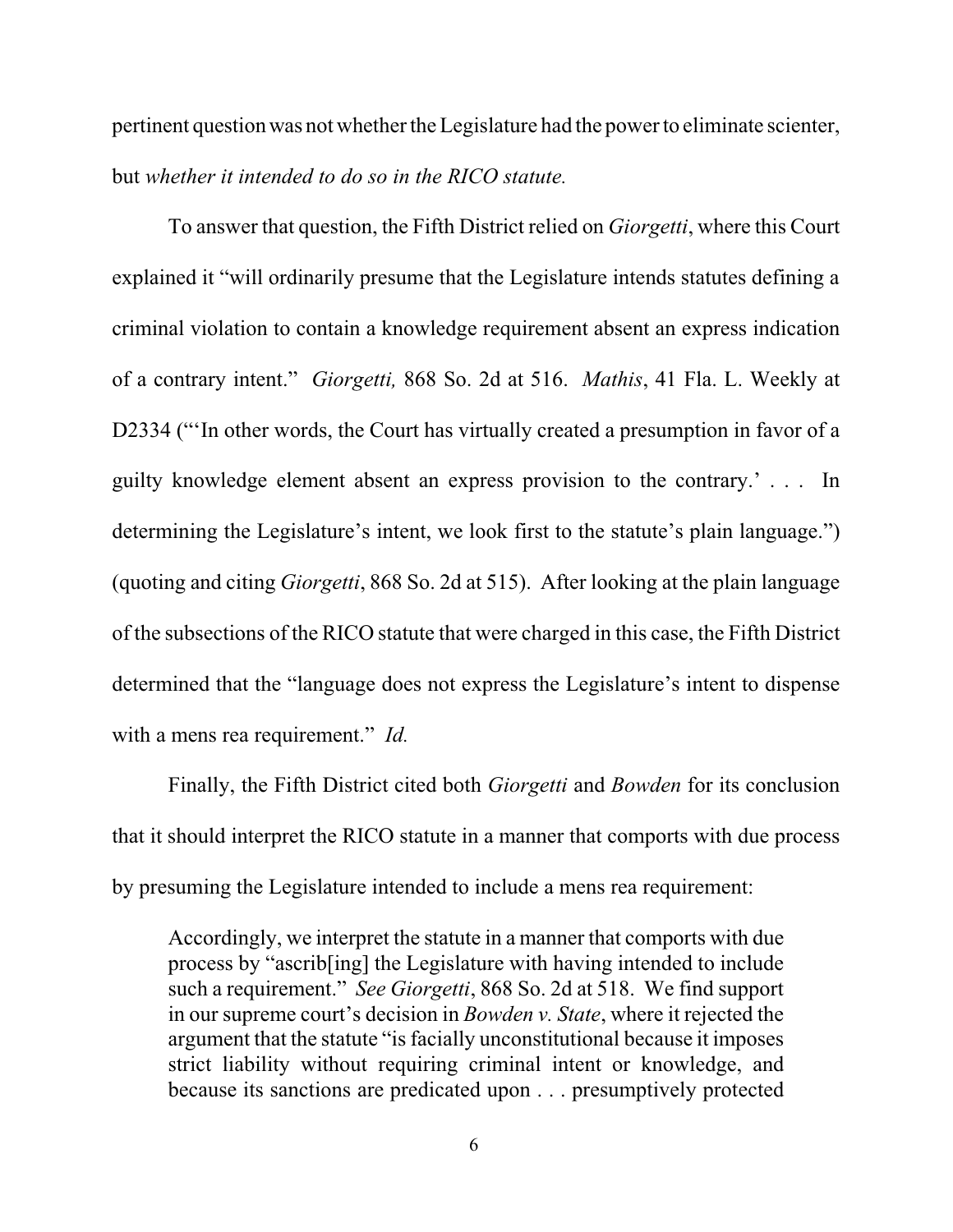activities." 402 So. 2d 1173, 1174 (Fla. 1981). The court further determined that the "assertion that 'under this law the prohibited association with the enterprise can be entirely innocent or unknowing,' is simply not correct. Nor is it true that 'participation, directly or indirectly, in the enterprise can occur without any intent . . . that the condemned behavior relate to any enterprise.'" *Id.* at 1175 (alteration in original).

Based on the foregoing, we find no evidence that the Legislature intended to remove knowledge or mens rea as an element of the offense outlined in section 895.03(3). Thus, the trial court should have permitted Appellant to offer evidence negating his intent to commit racketeering.

*Id.* at D2334-35. Thus – not only does the decision below *not* "expressly and directly" conflict with *Giorgetti* or *Bowden*<sup>2</sup> – the decision below "expressly and directly" relied upon, and properly applied, the holdings in both cases.

The decision below is likewise not in conflict with *Huff*, as the "four corners" of the decision below do *not* contain a holding of law that is in irreconcilable conflict with the Second District's holding of law in *Huff*. *See* Harry Lee Anstead, Gerald Kogan, Thomas D. Hall & Robert Craig Waters, *The Operation and Jurisdiction of the Supreme Court of Florida*, 29 Nova L. Rev. 431, 516 (2005) (explaining that "holding conflict" exists when "[t]he majority opinion below contains a holding of law that is in irreconcilable conflict with a holding of law in a majority opinion of another district court"). In *Huff*, there is no discussion regarding whether the RICO

<sup>2</sup> In its jurisdictional brief, the State acknowledges that "[i]n *Bowden* this Court found that RICO does not impose strict liability or predicate sanctions on presumptively protected activities." State's Jurisdictional Brief at 6. This is the exact conclusion reached by the Fifth District below.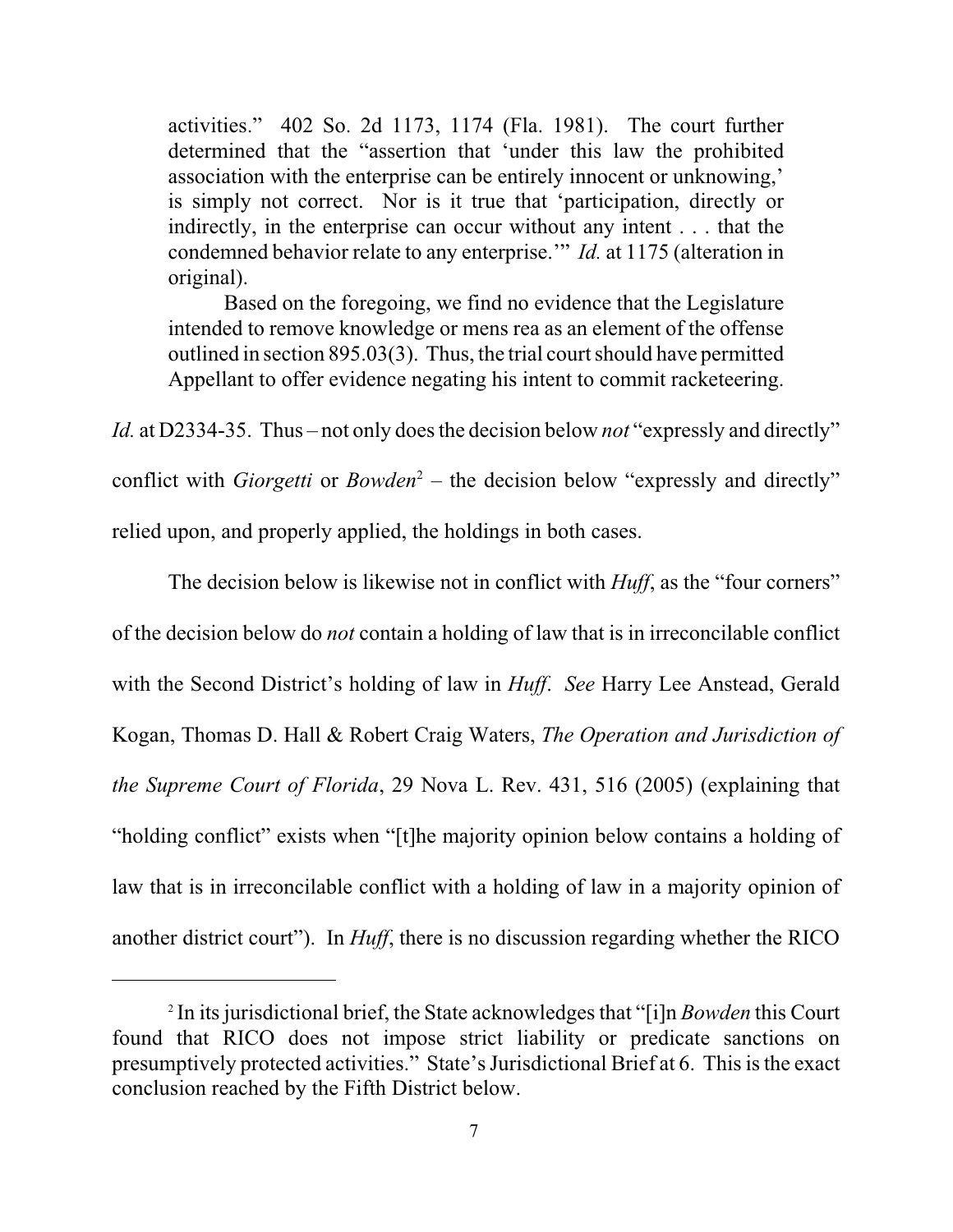statute requires mens rea, and there is nothing to suggest that was even an issue in the case. Without an express holding that the RICO statute does not require mens rea, there is no "express and direct" conflict between the holding in *Huff* and the holding of the decision below.

At the conclusion of its jurisdictional brief, the State complains that the Fifth District did not provide sufficient articulation for reversing all of the counts in this case. Mr. Mathis disagrees, but the point is irrelevant because the State's complaint does not present a proper basis for this Court to accept jurisdiction. Moreover, because all of the counts charged in this case (including the slot machine counts) are punishable by imprisonment, it is presumed that the Legislature intended the counts to contain a mens rea requirement absent an express indication of a contrary intent. *See Giorgetti*, 868 So. 2d at 516 ("[W]e will ordinarily presume that the Legislature intends statutes defining a criminal violation to contain a knowledge requirement absent an express indication of a contrary intent.").

In sum, the decision below properly concluded that whether mens rea must be considered an element of the crimes with which Mr. Mathis was charged is controlled by this Court's decisions in *Chicone v. State*, 684 So. 2d 736 (Fla. 1996),<sup>3</sup> and

<sup>&</sup>lt;sup>3</sup> In *Chicone*, the Court rejected the proposition that crimes that are merely *mala prohibita* are presumed not to require mens rea. *See Chicone*, 684 So. 2d at 741- 42.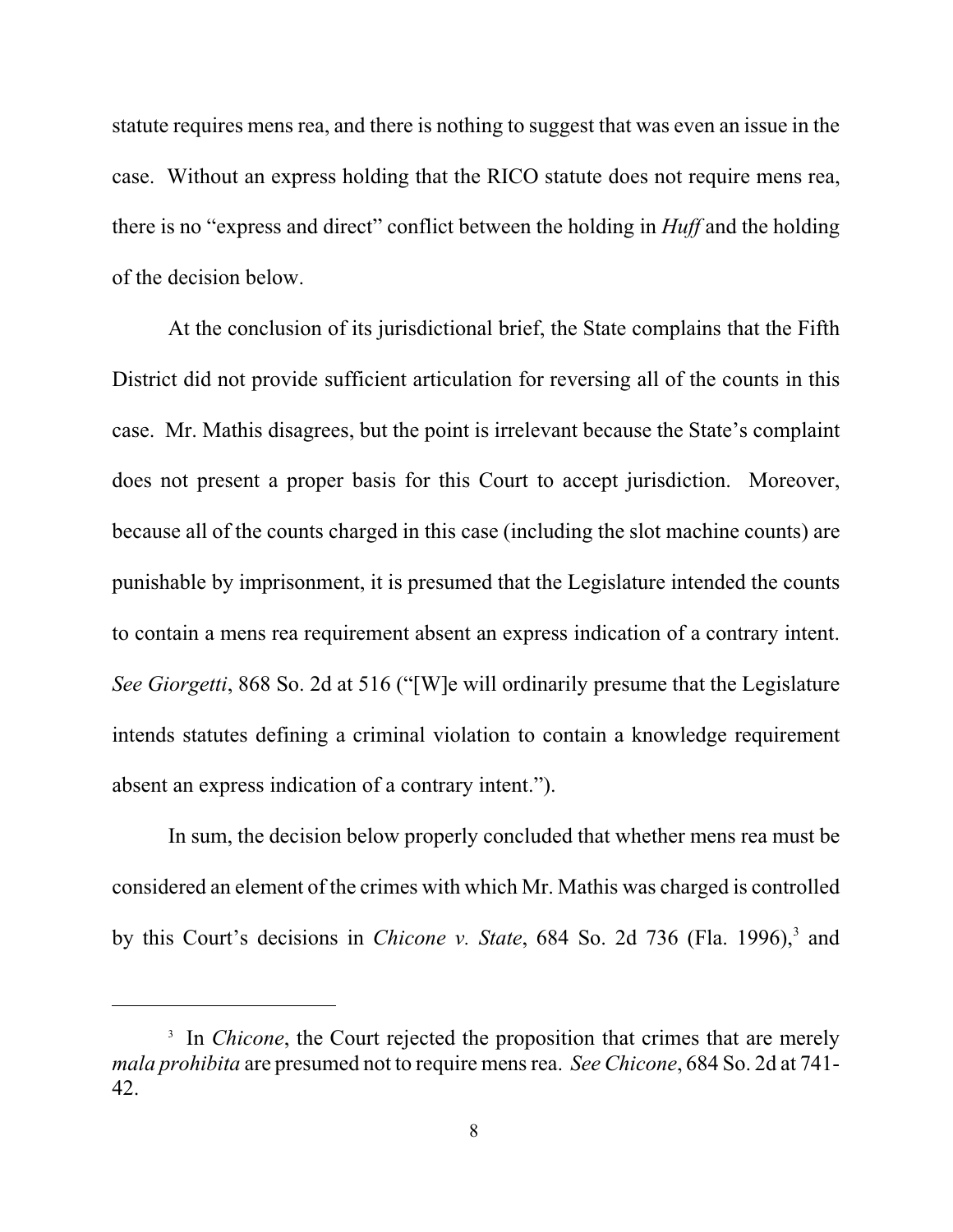*Giorgetti*. Because (1) there is no clear indication the Legislature intended to remove mens rea as an element of any of those crimes, (2) all of the crimes are punishable by imprisonment, and (3) all involve the potential to punish otherwise law-abiding, well-intentioned, reasonable behavior, all of the crimes must be read as including a mens rea element.<sup>4</sup> This conclusion does not "expressly and directly" conflict with *Giorgetti*, *Bowden*, or *Huff.*

<sup>4</sup> A contrary conclusion would have a chilling effect on lawyers' First Amendment right to advise their clients, rendering the statutes unconstitutional. *See generally Smith v. California*, 361 U.S. 147 (1959) (an ordinance dispensing with a scienter element and imposing strict criminal liability on a bookseller possessing obscene material unconstitutionally inhibits protected First Amendment rights). It would also violate the right of one in Mr. Mathis' position to due process of law, as the law generally disdains criminal statutes that punish innocent conduct. *See, e.g., Elonis v. United States*, 135 S. Ct. 2001, 2009 (2015) (referring to "the basic principle that 'wrongdoing must be conscious to be criminal'") (quoting *Morissette v. United States*, 342 U.S. 246, 252 (1952)); *State v. Adkins*, 96 So. 3d 412, 423, 425 (Fla. 2012) (Pariente, J., concurring in result) ("there are constitutional limitations on the Legislature's ability to create crimes that dispense with mens rea and in effect criminalize actions that could be characterized as innocent conduct where such crimes carry substantial penalties").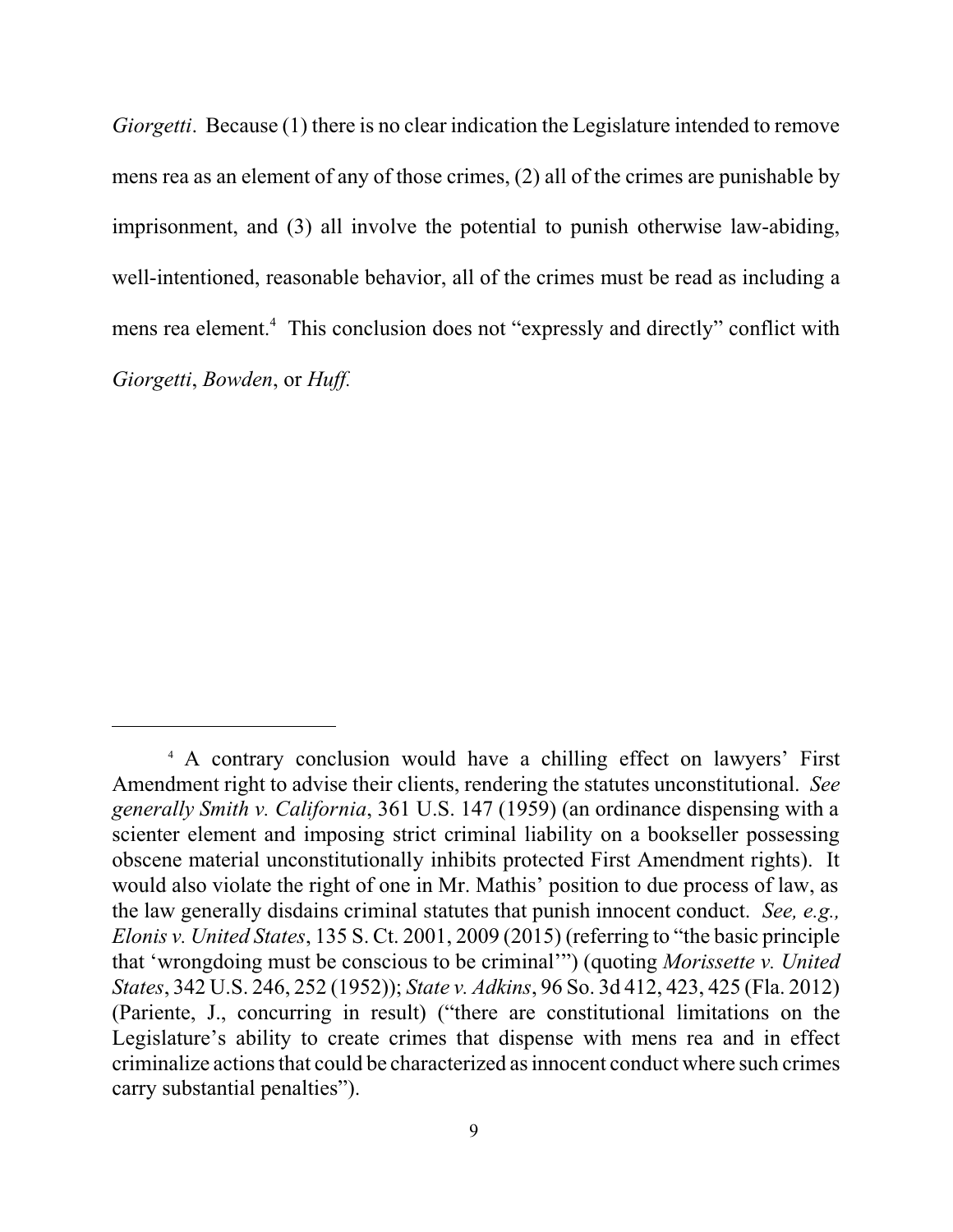### **F. CONCLUSION.**

For all of the reasons set forth above, the Court should deny the petition for review.<sup>5</sup>

<sup>&</sup>lt;sup>5</sup> Mr. Mathis notes that the Fifth District's opinion establishes an alternative basis for reversal. As explained in the Statement of Facts, the State made the soundness of Mr. Mathis' legal advice an issue throughout the trial and, therefore, the Fifth District concluded that the State opened the door to evidence establishing the basis for Mr. Mathis' opinion that his client could legally run internet cafes in Florida. As explained in this brief, the State has not established a basis for this Court to accept jurisdiction because the decision below does not conflict with *Giorgetti*, *Bowden*, or *Huff*. But even if there were a basis to accept discretionary jurisdiction, the alternative basis for reversal would be a compelling reason for the Court to exercise its discretion and decline to accept this case.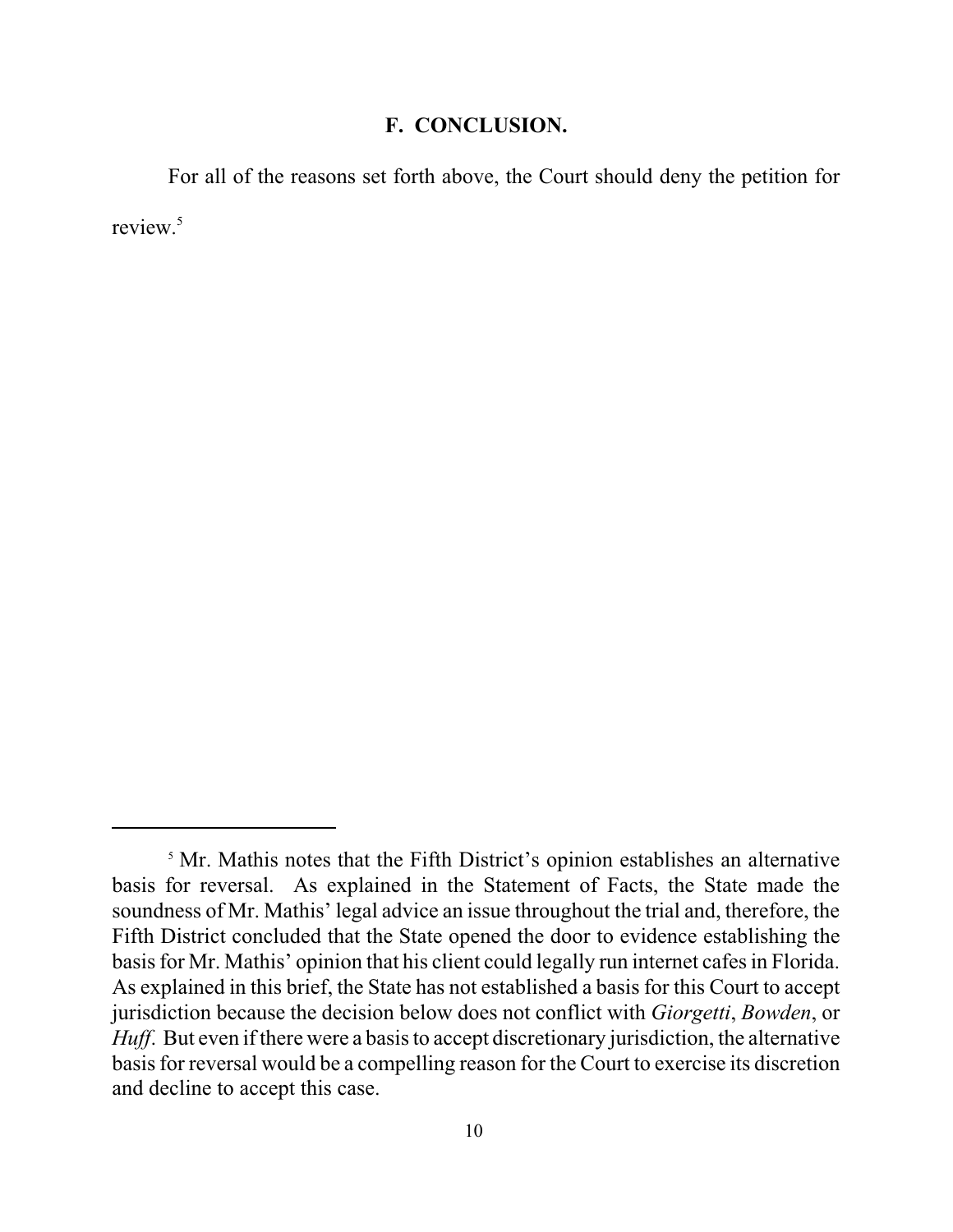### **G. CERTIFICATE OF SERVICE**

I HEREBY CERTIFY a true and correct copy of the foregoing instrument has

been furnished to:

Assistant Attorney General Diana K. Bock Concourse Center 4 3507 East Frontage Road, Suite 200 Tampa, Florida 33607-7013 Email: Diana.Bock@myfloridalegal.com

Assistant Attorney General Wesley Heidt Criminal Appeals Division Bureau Chief, Daytona Beach 444 Seabreeze Boulevard, Suite 500 Daytona Beach, Florida 32118 Email: crimappdab@myfloridalegal.com

by email delivery this 9th day of January, 2017.

Respectfully submitted,

/s/ Peter D. Webster PETER D. WEBSTER Carlton Fields Jorden Burt, P.A. 215 South Monroe Street, Suite 500 Tallahassee, Florida 32301 (850) 224-1585/fax (850) 222-0398 FL Bar No. 185180 Email: pwebster@carltonfields.com

/s/ Michael Ufferman MICHAEL UFFERMAN Michael Ufferman Law Firm, P.A. 2022-1 Raymond Diehl Road Tallahassee, Florida 32308 (850) 386-2345/fax (850) 224-2340 FL Bar No. 114227 Email: ufferman@uffermanlaw.com

Counsel for Respondent **MATHIS**